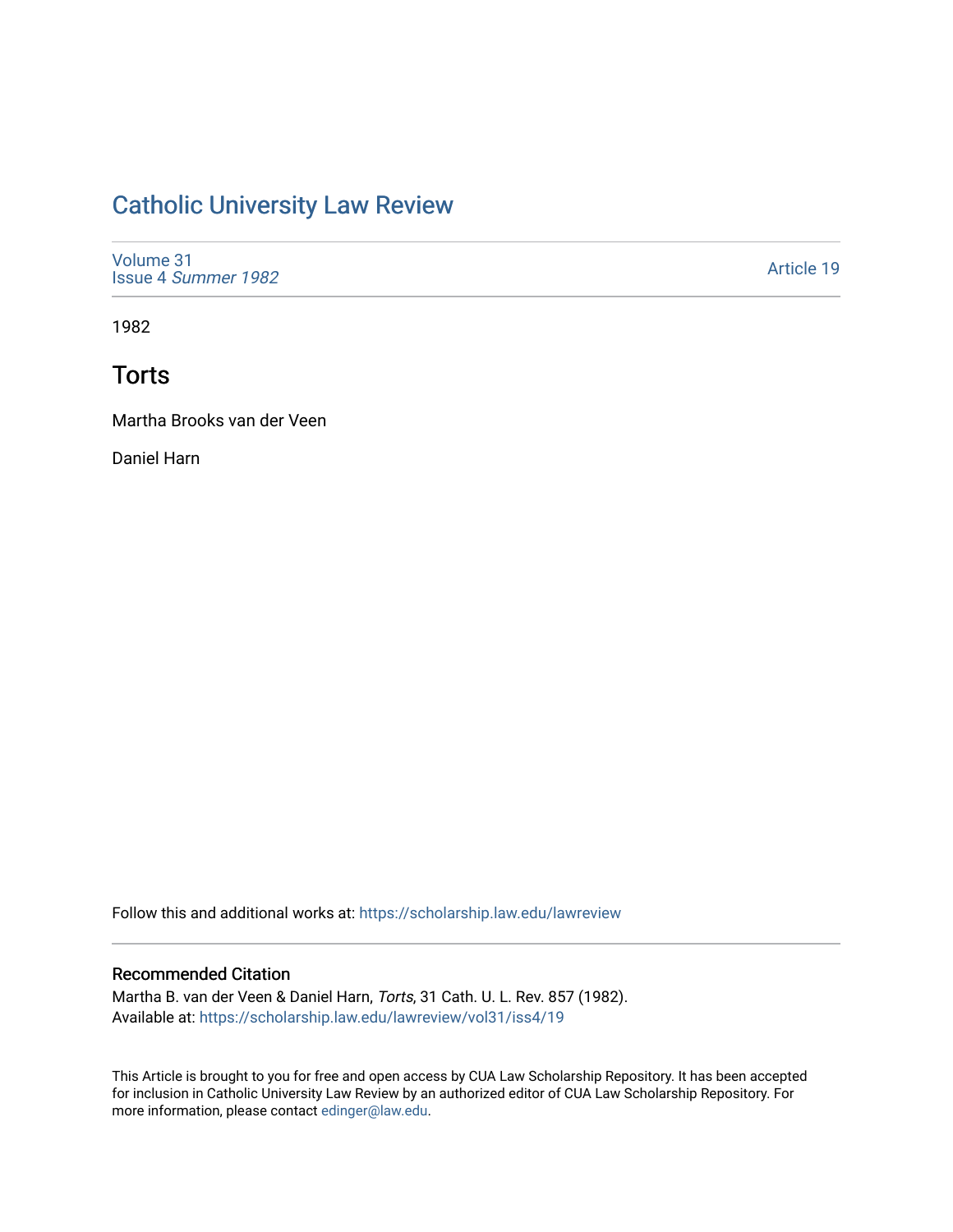### **TORTS**

#### *I. WARREN V DISTRICT OF COLUMBIA*

Traditionally, official police personnel and their government employers are not liable to crime victims for failing to provide adequate police protection.' The duty to provide adequate protection has been considered a public duty, to be redressed by public prosecution, and not by a private suit for damages.<sup>2</sup>

Police may be liable in damages, however, if an individual can show that the police owed him a special duty, separate and distinct from a duty to the public at large. Courts consider this an individual wrong that may support a private action for damages.<sup>3</sup> States and municipalities, as well as the District of Columbia, have held police liable for failure to provide adequate police protection if a special duty could be shown to an individual. However, the criteria necessary to establish this duty were left vague. Some sort of affirmative act by the police, unsolicited by the plaintiff, seemed necessary, but no continuity in criteria appeared among the courts.<sup>4</sup>

3. Chandler v. District of Columbia, 404 A.2d 964 (D.C. 1979); Trautman v. City of Stamford, 32 Conn. Supp. 258, 350 A.2d 782 (Conn. Super. Ct. 1975).

4. Police have been held liable in a number of diverse cases. In Schuster v. City of New York, 5 N.Y.2d 75, 154 N.E.2d 534, 180 N.Y.S.2d 265 (1958), the police solicited information from citizens to track down the notorious gangster, Willie Sutton. When the decedent supplied information to the police which led to Sutton's arrest, his help was widely publicized. Although the decedent notified police of subsequent death threats, the police failed to give him adequate protection and he was shot and killed. The New York Court of Appeals held that the police department had a special duty to protect the decedent and, since it failed to do so, it was liable for damages. The Court stated that a municipality has a special duty to use reasonable care to protect citizens who are endangered **by** participating in law enforcement, at least where protection is reasonably demanded or sought. *Id* at **80-81,** 154 **N.E.2d** at 537, **180 N.Y.S.2d** at **269.**

Similarly, in Gardner v. Village of Chicago Ridge, **71 Ill. App. 2d** 373, **219 N.E.2d** 147 **(1966),** the Illinois Appellate Court held that the police had a special duty to protect the plaintiff when he was beaten **by** suspects who had been captured with his help. The Illinois court held that, once the police asked the plaintiff to come to the place of capture, they owed the plaintiff a duty of protection. *Id* at **377, 219 N.E.2d** at **150.**

**A** special duty was also found to exist in Florence v. Goldberg, 44 **N.Y.2d 189,** 375 **N.E.2d 763,** 404 **N.Y.S.2d 583 (1978),** where a child was injured while crossing an unguarded cross-

*<sup>1.</sup> See* Rieser v. District of Columbia, 563 F.2d 462 (D.C. Cir. 1977) *(rehearing en banc granted and panel opinion vacated on other grounds; panel opinion reinstated in pertinent part,* 580 F.2d 647 (D.C. Cir. 1978)); Riss v. City of New York, 22 N.Y.2d 579, 240 N.E.2d 860, 293 N.Y.S.2d 897 (1968); Annot., 46 A.L.R.3d 1084 (1972).

<sup>2.</sup> Warren v. District of Columbia, 444 A.2d **I** (D.C. 1981) (en banc) (Warren II).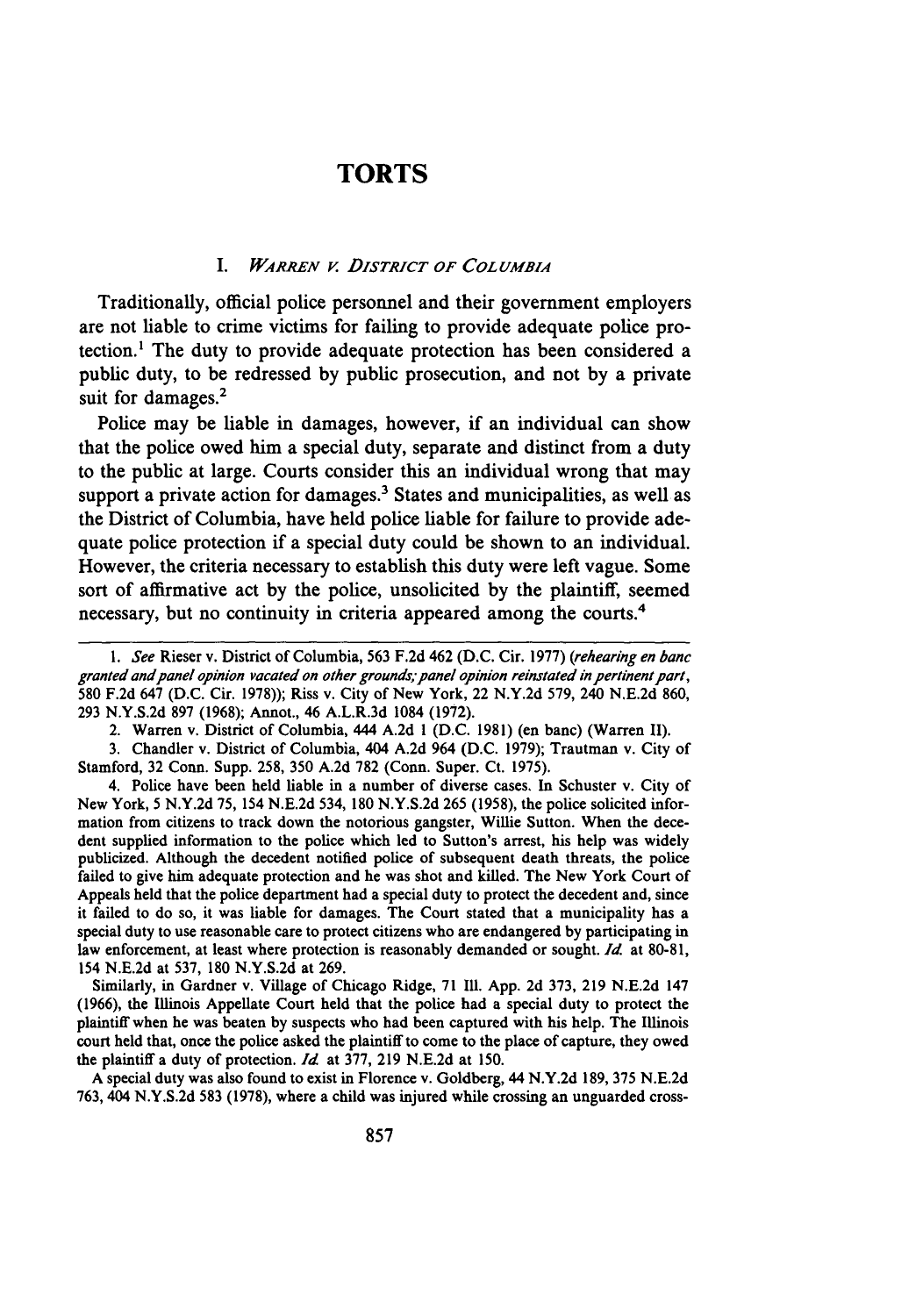The leading case of this type in the District of Columbia is *Reiser v.* District of *Columbia,'* where the District was sued under the doctrine of respondent superior for the negligent behavior of a parole officer. In *Reiser,* the United States Court of Appeals for the District of Columbia Circuit found the District government liable when a parole officer failed to inform an exconvict's potential employer of the man's violent sexual assault background.<sup>6</sup> The exconvict was hired as a maintenance man at the employer's apartment complex where he later sexually assaulted and murdered a young woman. The court found that the parole officer had a general duty to reveal the man's prior history to a potential employer. The breach of this duty could give rise to a specific duty to the woman who was killed because it presented such a grave risk of harm to the female residents of the apartment complex.<sup>7</sup>

In *Warren v. District of Columbia,8* the Court of Appeals for the District of Columbia, sitting en banc, recently reversed an earlier decision which had clarified the scope of police liability for failure to provide adequate police protection. In its previous decision, the panel had developed a twoprong test for determining when a special duty is created between the police and a private citizen, effectively applying the tort doctrine of the volunteer to police liability cases:<sup>9</sup> first, there must be privity between the individual and the police which sets the victim apart from the general pub-

5. 563 F.2d 462 (D.C. Cir. 1977).

*6. Id* at 479.

7. *Id*

*8. Warren HI,* 444 A.2d **I** (D.C. 1981). Because of the similarity of issues, *Warren* was consolidated with Nichol v. District of Columbia on appeal to the District of Columbia Court of Appeals. In *Nichol,* a man who was injured in an auto accident relied on the promise of a policeman to obtain vital information about the party responsible for the accident and was subsequently unable to sue the party when the policeman failed to fulfill his promise. The court originally found that *Nichol* met the criteria established in *Warren,* but reversed en banc, holding that Nichol was owed no special duty by the police.

9. This concept is best explained by Judge Cardozo in the classic case of H.R. Moch Co. v. Rensselaer Water Co., 247 N.Y. 160, 159 N.E. 896 (1928), where he stated:

'It is ancient learning that one who assumes to act, even though gratuitously, may thereby become subject to the duty of acting carefully, if he acts at **all'....** The hand once set to a task may not always be withdrawn with impunity though liability would fail if it had never been applied at all **....** If conduct has gone forward to such a stage that inaction would commonly result, not negatively merely in with-

walk on the way home from school. The police department had previously furnished a guard at the intersection and had failed to replace her when she became ill or to notify the school as was required by police regulations. The New York court held that the city could be liable for negligent failure to replace the guard, notify the school or take any action to safeguard the school children. *Id* at 193, 375 N.E.2d at 765, 404 N.YS.2d at 585. Its decision was based upon the voluntary assumption of the guard duty by the police and the subsequent reliance on that guard duty by the parents, forming a special relationship between the police and the parents of the children. *Id.* at 197, 375 N.E.2d at 767, 404 N.Y.S.2d at 587.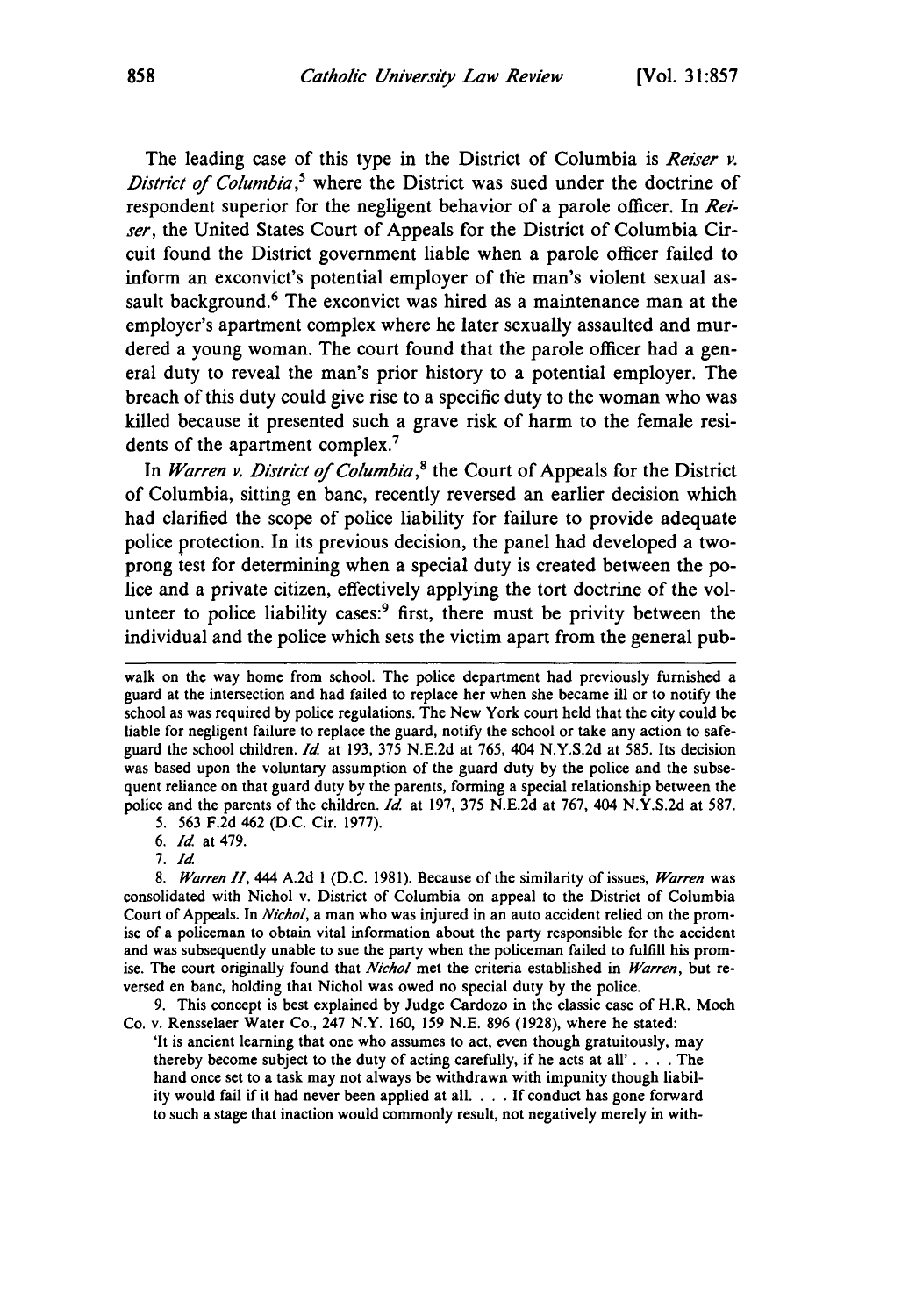#### *Torts*

lic, making the victim a reasonably foreseeable plaintiff; and second, the police must give specific assurances of police services that create justifiable reliance by the victim.<sup>10</sup> The court's en banc decision, however, negated this test.

In *Warren,* two men broke into the plaintiffs' house and while they were raping Miriam Douglas, plaintiffs Warren and Taliaferro called the police, reported the break-in, and requested assistance. A few minutes later, a police car drove through the alley behind the house. Its occupants did not follow the standard District of Columbia procedure of stopping the car and checking the back entrance to the house. One officer did knock on the front door, but left when he received no answer. Warren's second call to the police was never dispatched by the police operator. The intruders subsequently discovered Warren and Taliaferro and took them at knifepoint to their own apartment where they sexually assaulted them for the next fourteen hours.<sup>11</sup>

The appellants sued the District of Columbia, the policemen who investigated the call, and the dispatchers. Their claims of negligence included the police officers' failure to investigate properly the call and the failure of the dispatcher to relay the second call.<sup>12</sup>

The trial court granted the appellees' motion to dismiss for failure to state a claim upon which relief could be granted. The court held that the police owed no special duty to the women; thus the women had no basis upon which to sue. $^{13}$ 

On appeal, the District of Columbia Court of Appeals reversed, holding that the police owed a special duty to appellants Warren and Taliaferro, and thus the victims could sue the city for damages caused by the police department's failure to respond properly to the call. In its decision, the court developed a two-prong test for determining when the police owe a special duty to a private citizen. The court found that Warren and Taliaferro's urgent telephone calls to the police removed them from the broad class of the general public and that any duties which the officers then as-

holding a benefit, but positively or actively in working an injury, there exists a relation out of which arises a duty to go forward.

*Id.* at 167, 159 N.E. at 898.

<sup>10.</sup> *See* W. PROSSER, HANDBOOK **OF** THE LAW OF TORTS, § 56 (4th ed. 1971); Warren v. District of Columbia, No. 79-6, slip op. at 2352 (D.C. Dec. 24, 1980) *(Warren I), vacated,* 444 A.2d **I** (D.C. 1981); Sapp v. City of Tallahasee, 348 So. 2d 363 (Fla. Dist. Ct. App. 1977).

*<sup>11.</sup> Warren HI,* 444 A.2d at 2. The men were later caught and pleaded guilty to rape charges. Each received a prison sentence of ten to thirty years.

<sup>12.</sup> *Id*

<sup>13.</sup> *Warren 1,* No. 79-6, slip op. at 2348.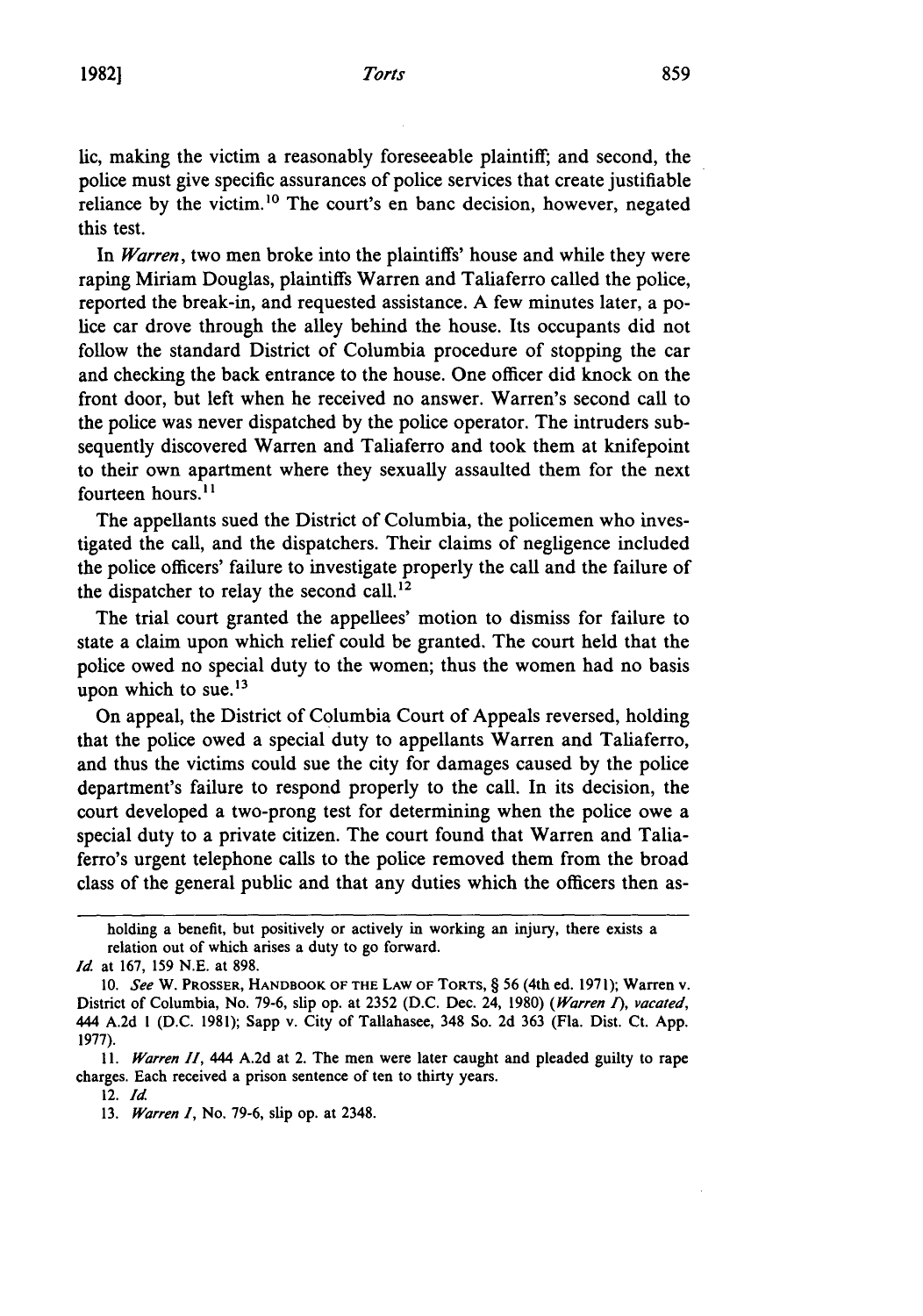sumed were duties to the appellants as individuals, not general duties to the public. 14 Thus, the victims could be regarded as reasonably foreseeable plaintiffs. The second prong of the test was satisfied because Warren and Taliaferro received specific assurances of help from the police that may have created justifiable reliance on their part.<sup>15</sup>

Upon rehearing, en banc, the court of appeals vacated the panel's decision. It adopted the relevant portions of the trial court's opinion, holding that the duty to provide adequate police protection is a duty owed to the general public and that no special relationship existed between the appellants and the police to create a specific legal duty upon which the appellants could sue.<sup>16</sup> The court held that a request for aid is not by itself sufficient to create a special duty,<sup>17</sup> and that the argument that once the police began to act, they became personally liable for damages, misconstrued both the tort doctrine of the volunteer and the legal status of the police officer.<sup>18</sup> The court stated that the concept of the volunteer could not be applied to a police officer because, unlike the volunteer, he was not able to assess each emergency situation and determine whether or not to act, and that "the creation of direct, personal accountability between each government employee and every member of the community would effectively bring the business of government to a speedy halt . . . . "<sup>19</sup>

Judge Kelly, concurring and dissenting in part, rejected the notion that the two-prong test would create a direct personal accountability between public servants and the public that would halt the wheels of government.<sup>20</sup> The two part test earlier set out by the court would not impose strict liability upon police. Both prongs of the test would have to be met and courts would make such a determination by application of the general tort principles of foreseeability, proximate cause, and fault.<sup>21</sup>

In the final analysis, Judge Kelley's view seems more sound. The police, or any public servant who is negligent should not be allowed to hide behind a cloak of immunity. As the first *Warren* court aptly stated, "one who

<sup>14.</sup> *Warren I,* No. **79-6,** slip op. at 2355. *See also* W. **PROSSER,** *supra* note **10,** § 56.

<sup>15.</sup> *Warren 1,* No. 79-6, slip op. at 2355. The court decided that Ms. Douglas did not meet these criteria. Even if she were a reasonably foreseeable plaintiff, she did not know that the police had been called and had promised immediate assistance and, therefore, could not have reasonably relied upon the police's assurances.

<sup>16.</sup> *Warren HI,* 444 A.2d at 3.

<sup>17.</sup> *Id* at 6.

**<sup>18.</sup>** *Id* at 7.

<sup>19.</sup> *Id* at 8-9.

<sup>20.</sup> *Id* at 9.

<sup>21.</sup> *Id* at 12 (quoting *Rirs,* 22 N.Y.2d at 586, 240 N.E.2d at 863, 293 N.Y.S.2d at 902) (Keating, **J.,** dissenting).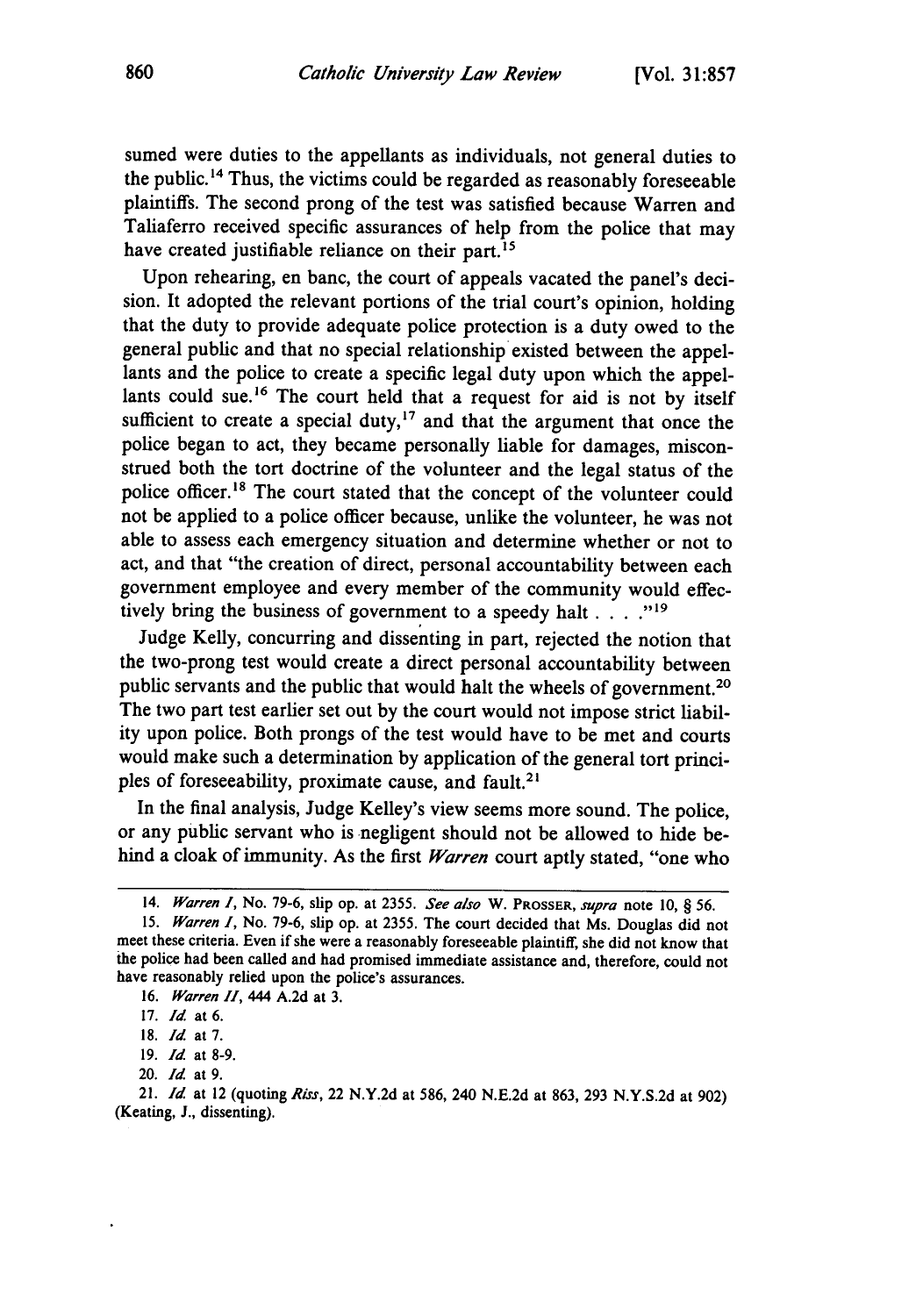begins to perform a service to another, whether gratuitously or not, must perform with reasonable care; thus, he subjects himself to liability for any harm suffered because the other reasonably and foreseeably relied upon the actor's performance."<sup>22</sup> The courts are able to apply the tort principles incorporated in the two-prong test to the negligent behavior of police personnel. "No one is contending that the police must be at the scene of every potential crime. . **.** .They need only act as a reasonable man would under the circumstances. '23 Thus, the *Warren* decision, **by** rejecting the twoprong test, hinders the development of what seems to be a justifiable standard of accountability.

#### II. HOLLAND V. BALTIMORE & OHIO RAILROAD CO.

Under the common law, a landowner's liability to an entrant who suffered harm from a dangerous condition on his property was determined **by** the entrant's status as an invitee, licensee, or trespasser.<sup>24</sup> The landowner, under the traditional rule, was least liable to a trespasser, defined as one who enters on land without the owner's consent.<sup>25</sup> This liability was limited to injuries sustained **by** the trespasser due to the owner's wilful or wanton conduct.<sup>26</sup> The landowner owed a greater responsibility to a licensee, defined as one privileged to enter the land because he had the owner's consent.27 Although under no obligation to make the property safe for the licensee, the landowner was liable for injuries to the licensee from dangerous conditions on the property that were not reasonably discoverable.<sup>28</sup> The landowner was most liable to an invitee, owing the duty to exercise reasonable care for his safety because the invitee's presence on the property was not only desired but often induced for economic purposes.<sup>29</sup>

The modem approach, followed **by** many jurisdictions, is to abolish these class distinctions altogether, measuring landowner's liability according to a "reasonable care under the circumstances" standard.<sup>30</sup> Other juris-

**27. RESTATEMENT (SECOND) OF TORTS** § **330 (1965).**

- **29.** *See* **62 AM. JUR. 2D** *Premises Liability §§* **37,** 65 **(1972).**
- **30.** Annot., **32** A.L.R.3d **508 (1970).**

<sup>22.</sup> *Warren I,* No. **79-6,** slip op. at **2353.** *See also* W. PROSSER, *supra* note **10,** § 56; 2 F. **HARPER &** F. **JAMES, THE LAW OF TORTS** § **18.16 (1956);** 2 **RESTATEMENT (SECOND) OF TORTS** § **323 (1965).**

**<sup>23.</sup>** *Riss,* 22 **N.Y.2d** at **586,** 240 **N.E.2d** at **863, 293 N.Y.S.2d** at **902** (Keating, **J.,** dissenting).

<sup>24.</sup> *See* **RESTATEMENT (SECOND) OF TORTS** §§ **329-332 (1965), 62** AM. **JUR.** 2D *Premises Liability §* **96 (1972).**

**<sup>25.</sup> RESTATEMENT (SECOND) OF TORTS** § **329 (1965).**

**<sup>26.</sup>** *See* **62 AM. JUR. 2D** *Premises Liability §§* **89, 90 (1972).**

**<sup>28.</sup>** *Id* § 341.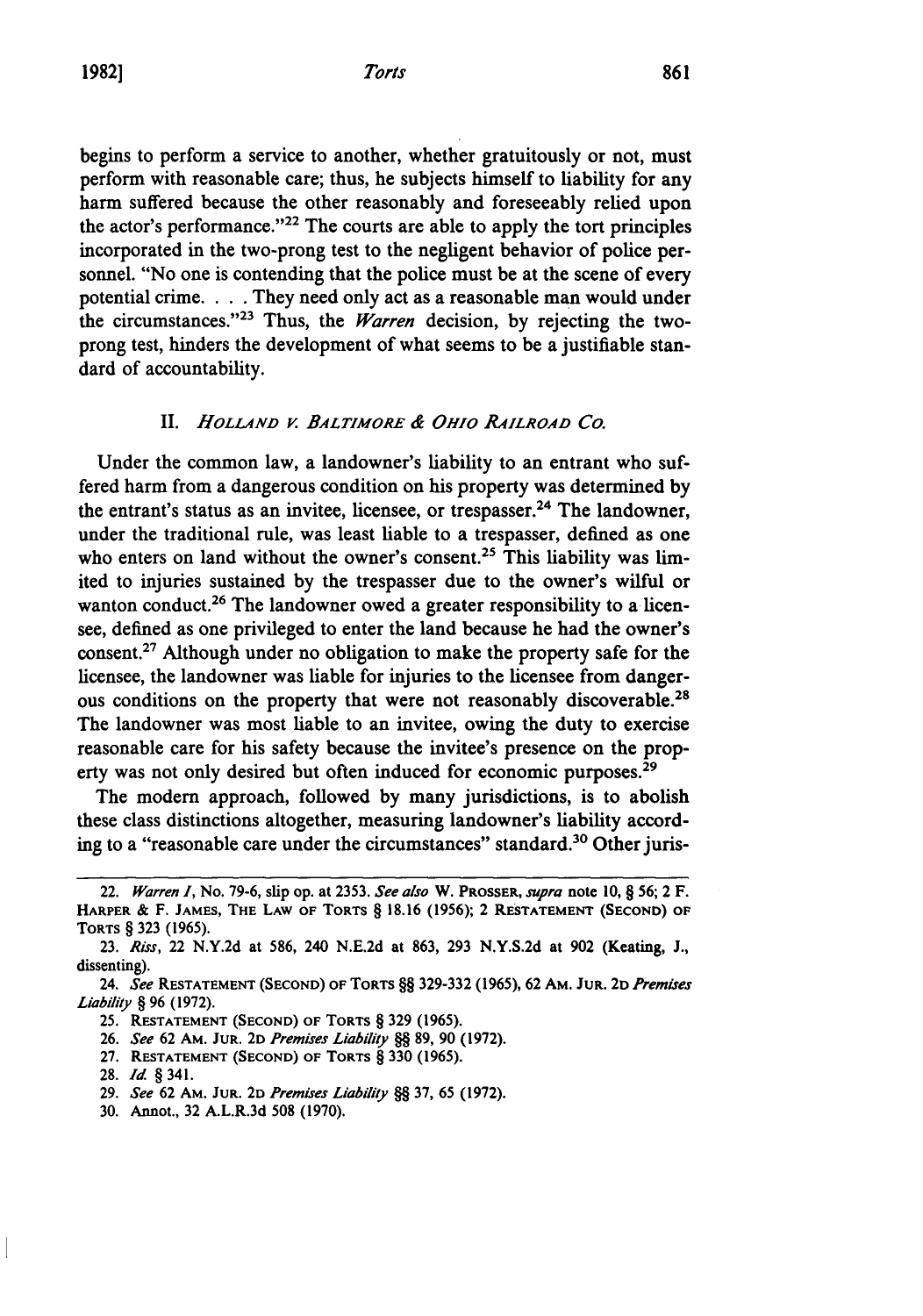dictions have abolished only the distinction between invitees and licensees, maintaining the traditional rule for trespassers. In *Holland v. Baltimore & Ohio Railroad Co.*,<sup>31</sup> the District of Columbia Court of Appeals has now made clear, despite previous contrary indications, that the District will follow the latter approach.

In *Holland,* a nine year old child sued the railroad after he fell under a train while trespassing on defendant's land. Plaintiff claimed that the railroad was an attractive nuisance. The trial court, however, dismissed plaintiff's complaint for failure to state a claim upon which relief could be granted. First, plaintiffs attractive nuisance theory failed because "the doctrine of attractive nuisance 'does not extend to things which become dangerous only when adults set them in motion,' such as a moving railroad car . . . . <sup>32</sup> Second, the court cited *Firfer v. United States*,<sup>33</sup> to deny plaintiff any alternative relief. In *Firfer,* the United States Court of Appeals for the District of Columbia Circuit had established that a landowner in the District of Columbia need only refrain from inflicting wilful, wanton, or intentional injury on a trespasser. Thus, because the plaintiff in *Holland* was a trespasser and because, as a matter of law, the railroad had not inflicted wilful, wanton, or intentional injury upon him, the court held that his complaint had failed to state a claim and dismissed it.

After a panel initially affirmed, the District of Columbia Court of Appeals agreed to rehear plaintiffs case en banc "to decide whether the *Fir/er* rule should be abandoned, and if it is not, whether the attractive nuisance exception is available to [plaintiff]."<sup>34</sup> In a split decision, the court concluded that *Fir/er* "continues to represent the general rule of landowner liability in this jurisdiction,"35 and refused to abandon this standard in favor of a "reasonable care under the circumstances" standard as was adopted by the United States Court of Appeals for the District of Columbia Circuit in *Smith v. Arbaugh's Restaurant, Inc. 36*

Although the court noted some movement toward abolishing the distinctions between invitee and licensee for the purposes of the landowner's duty of care, the majority of jurisdictions, including the District of Columbia, have not changed the landowner's duty of care to trespassers.<sup>37</sup> The court

<sup>31. 431</sup> A.2d 597 (D.C. 1981).

<sup>32.</sup> *Id* at 598, citing Harris v. Roberson, 139 F.2d 529 (D.C. Cir. 1943).

<sup>33. 208</sup> F.2d 524 (D.C. Cir. 1953).

<sup>34.</sup> *Holland,* 431 A.2d at 599.

<sup>35.</sup> *Id*

<sup>36. 469</sup> F.2d 97 (D.C. Cir. 1972), *cert. denied,* 412 U.S. 939 (1973).

<sup>37. 431</sup> A.2d at 599. The court cited Alston v. Baltimore & O.R.R. Co., 433 F. Supp. 553

<sup>(</sup>D.D.C. 1977) & W. PROSSER, supra note 10, § 62, at 398.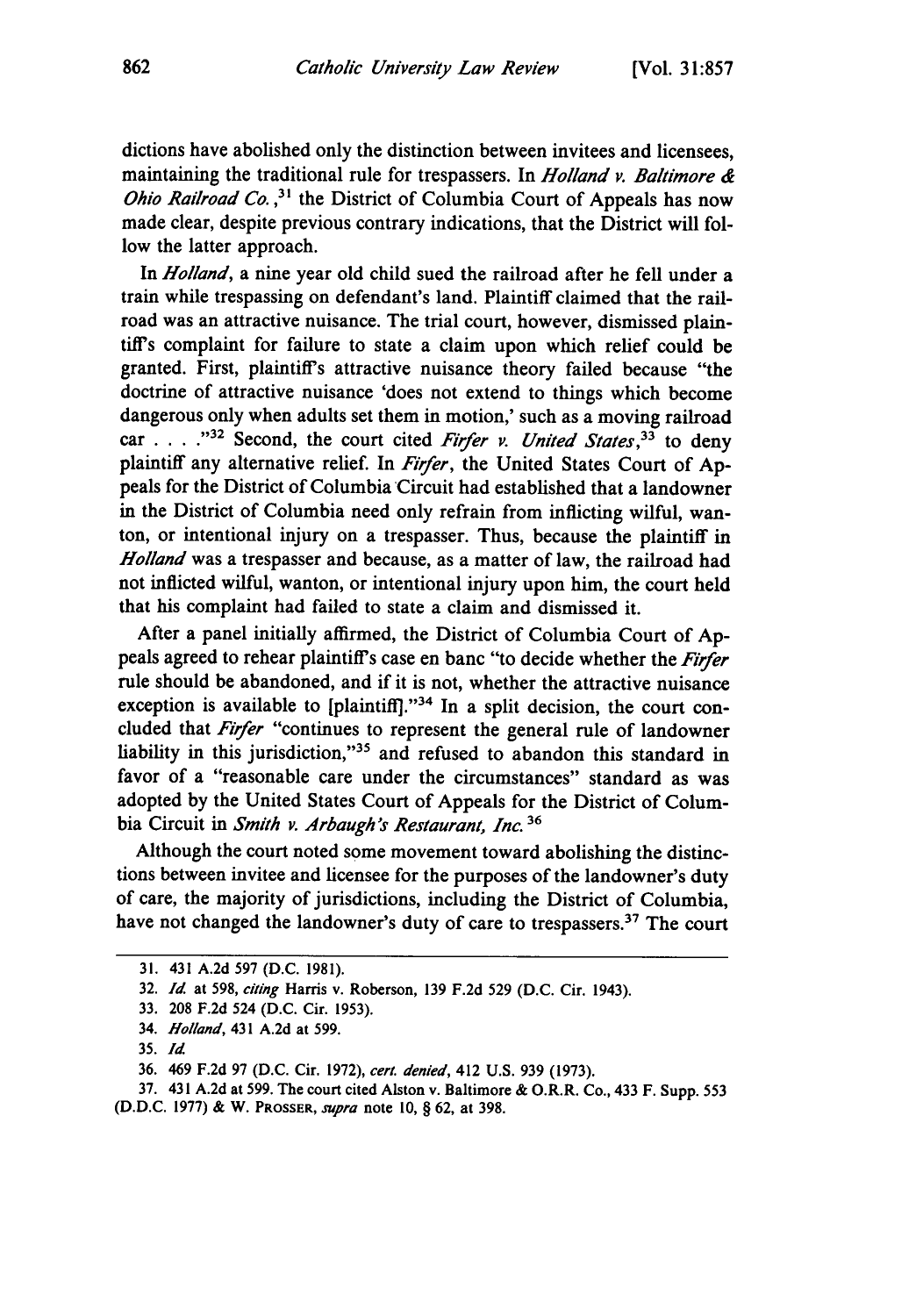stated that its decisions in *Blumenthal v. Cairo Hotel Corp. ,38* and *D. C. Transit System, Inc. v. Carney,39* had abolished any distinction in the standard of care owed by a landowner to invitees or licensees and had instead established a duty of reasonable care under all circumstances.<sup>40</sup> In *Holland*, however, the court refused to abolish the distinction as to trespassers, and rejected the single standard of reasonable care suggested in *Smith v. Arbaugh 's Restaurant, Inc.* **4 1**

In *Arbaugh's Restaurant,* a health inspector sought recovery for a back injury he incurred when he slipped on a restaurant stairway while making an inspection. Although it denied plaintiff recovery, the District of Columbia Circuit discarded the common law distinctions for determining a landowner's duty of care. The circuit court concluded "[a] landowner must act as a reasonable man in maintaining his property in a reasonably safe con dition in view of all the circumstances  $\ldots$ <sup>242</sup>

The Court of Appeals in *Holland,* however, refused to adopt this standard. Because *Arbaugh's Restaurant* had been handed down at a time when the circuit court was no longer the expositor of District of Columbia law, the decision had no precedential value. And, because the court could "find no other compelling reason to abandon *Firfer,"* it ruled that this decision should remain the law of the District with regard to trespassers on  $land.<sup>43</sup>$ 

In *Washington Metropolitan Area Transit Authority v. Ward*,<sup>44</sup> the District of Columbia Court of Appeals reversed an award of damages for injuries sustained when the plaintiff slipped on an oil-absorbing compound while delivering a set of work-clothes to her employee son. The court remanded for a determination of whether she was a trespasser and thus was owed no reasonable standard of care.45

Although Judge Ferren concurred in the *Ward* result, because the trial

42. *Id* at **100.**

43. *Holland,* 431 A.2d at 600. Specifically, the court noted that as applied to trespassers, the single standard of care imposed in *Arbaugh's Restaurant* was dicta as the landowner's duty toward a trespasser was not before the court. Further, the *Arbaugh's Restaurant* decision was handed down after February 1, 1971, the effective date of court reorganization, thus, the District of Columbia Circuit decision lacked binding precedential effect on District of Columbia courts. Finally, the court concluded that Erie Railroad v. Tompkins, 304 U.S. 64 (1938), required the District of Columbia Court of Appeals to adhere to the *Firfer* standard since it was substantive legal precedent from the highest court of the jurisdiction.'

44. 433 A.2d 1072 (D.C. 1981).

45. *Id* at 1073.

**<sup>38. 256</sup> A.2d** 400 **(D.C. 1969).**

**<sup>39.</sup>** 254 **A.2d** 402 **(D.C. 1969).**

<sup>40.</sup> *Holland,* 431 **A.2d** at **599.**

<sup>41. 469</sup> **F.2d 97 (D.C.** Cir. **1972),** *cert. denied,* 412 **U.S. 939 (1973).**